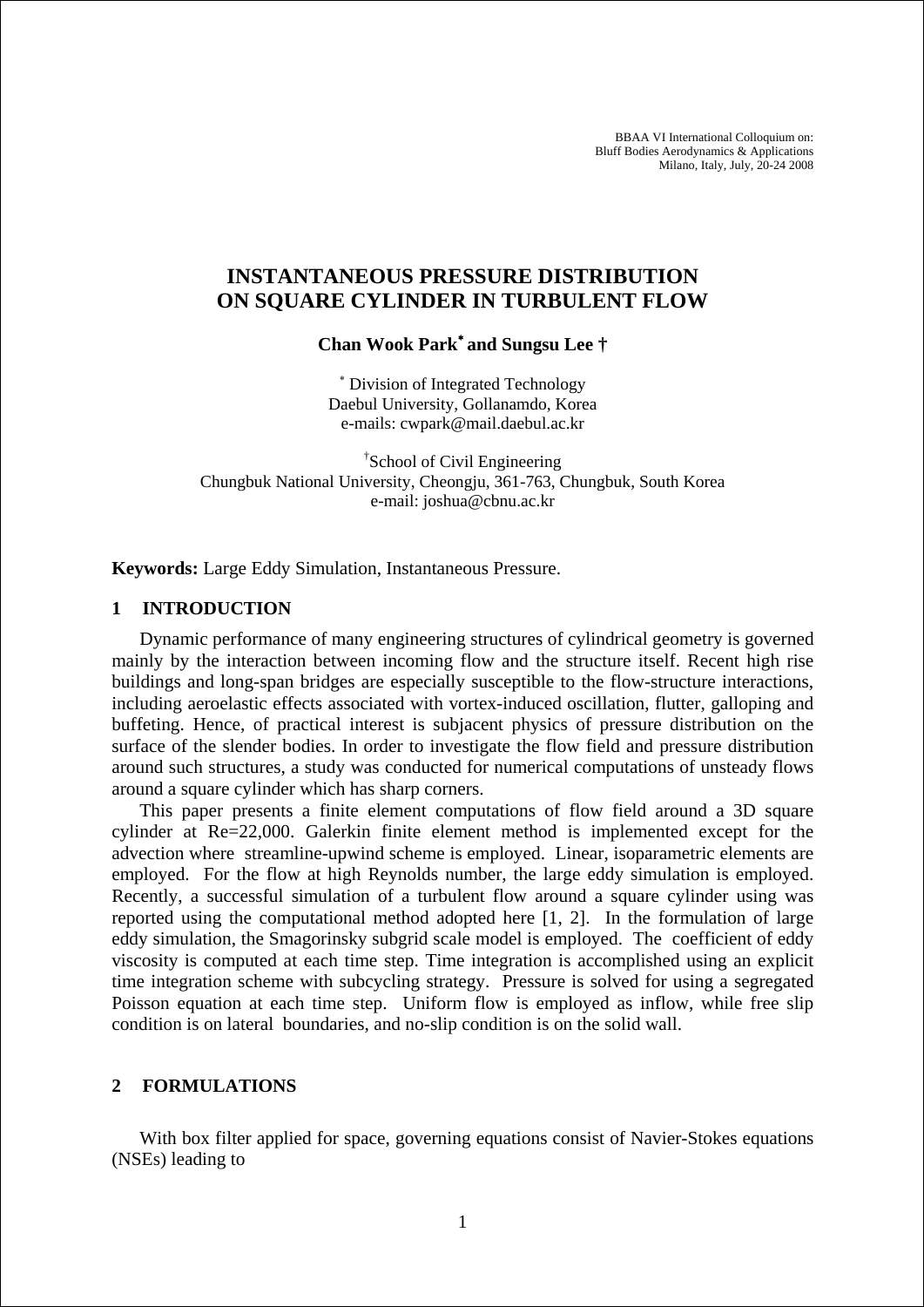$$
\frac{\partial \overline{u}_i}{\partial t} + \overline{u}_j \frac{\partial \overline{u}_i}{\partial x_j} = -\frac{1}{\rho} \frac{\partial P}{\partial x_i} + \nu \frac{\partial S_{ij}}{\partial x_j} - \frac{\partial \hat{\tau}_{ij}}{\partial x_j}
$$
(1)

where

$$
\hat{\tau}_{ij} = \tau_{ij}^* - \frac{1}{3} \delta_{ij} \tau_{kk\,ij}^*, \quad P = \overline{p} + \frac{1}{3} \tau_{kk\,ij}^* \tag{2}
$$

Smagorinsky model based on the eddy viscosity concept and the mixing length theory is employed, where the eddy viscosity concept leads to the following model:

$$
\hat{\tau}_{ij} = -2 \nu_{SGS} \overline{S}_{ij} \,. \tag{3}
$$

where <sup>ν</sup>*SGS* is the eddy viscosity for LES which has the form of

$$
v_{SGS} = \left(C_S \Delta\right)^2 \sqrt{2\overline{S}_{ij}\overline{S}_{ij}}
$$
\n(4)

where  $C_S$  is the Smagorinsky constant set to 0.1 in this study.

Applying GFEM with isoparametric elements to governing equations results in the following algebraic equations.

$$
\mathbf{M}\dot{\mathbf{V}} + \mathbf{K}(\mathbf{V})\mathbf{V} - \mathbf{C}\mathbf{P} = \mathbf{Q} \text{ and } \mathbf{C}^{\mathrm{T}}\mathbf{V} = \mathbf{0}
$$
 (5)

where **V** is a global velocity vector, **P** is a global pressure vector, and **Q** is a force vector incorporating the velocity natural boundary conditions. **M** is the mass matrix and **K** contains the advection and the diffusion terms.  $\bf{C}$  is the gradient matrix while its transpose,  $\bf{C}^T$  is the divergence matrix. The Reynolds SGS stress term is included in **K** and the eddy viscosity  $v_{SGS}$  is evaluated at the centroid of each element, at each time step. Explicit (Euler) method is employed for time integration, which a Poisson equation is solved for the pressure field at each time step, and the initial flow field is set to zero except for the inflow boundary, and it is next modified to satisfy the continuity equation by solving an auxiliary Poisson equation. Fig (1) depicts the computational domain employed in this study. No-slip on the solid wall and traction free on the outflow boundary are imposed.



Figure 1: Computational Domain

#### **3 PRESSURE FIELD**

In order to verify the computational results of the present study, integral parameters are compared with others in Table (1). The computation results in 0.134 as the Strouhal numbers found at the frequency where the peak of the spectral distribution of lift coefficient is located. It is close to the experimental value of 0.13 measured by Lin et al [5,6]. The drag coefficient is 2.06 and the time-averaged lift coefficient predicted is  $O(10^{-2})$ . These results are in good agreement with other experimental and computational data.

In order to investigate the instantaneous flow field around the square cylinder, five representative instances were defined using lift coefficients. Those instants were referred to a '*Frames*' and depicted in Fig (2). Fig (3) shows the contour plots of instantaneous pressure coefficients on the surfaces of the square cylinder at the instant corresponding to Frame 5 in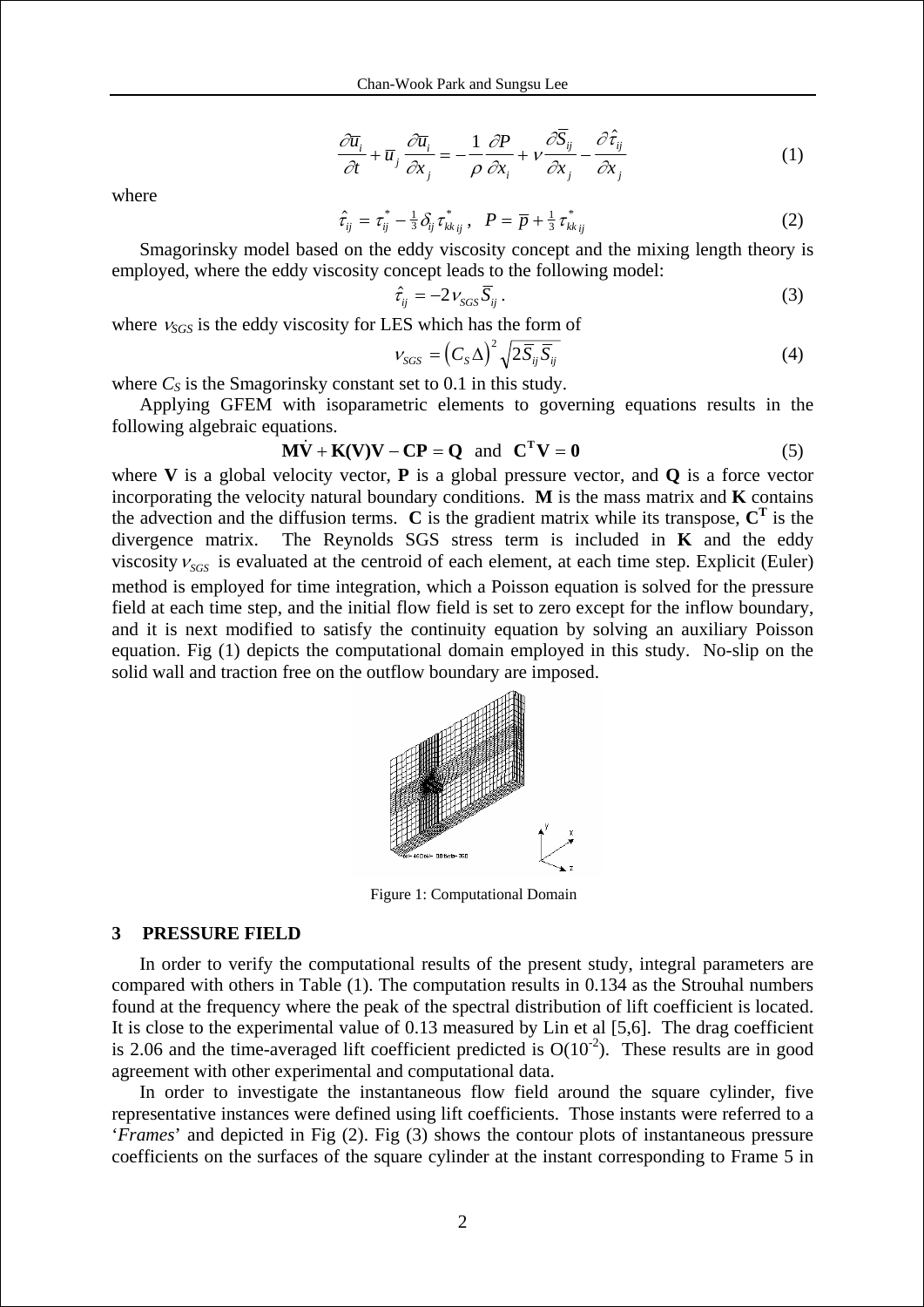Fig (2). Each plot corresponds to a side of the square cylinder as depicted in a small diagram. Apparently the pressure on the lower surface is higher than that on the upper surface, resulting in positive lift (frame 5). Close to the windward corners, concentrations of pressure gradients of large magnitude are observed. Pressure distribution on the windward face is fairly uniform in spanwise direction (z) due to the uniformity of inflow. A mild uniformity of pressure is exhibited on the lower surface where the pressure is higher than that on the upper surface, whereas a large area of low pressure is seen on the upper surface. On the other hand, relatively large changes of pressure distribution in the z-direction are shown on the leeward face due to the three-dimensional characteristics of vortex shedding behind the cylinder.

| Cases             |             |            | Re    | <b>St</b> | ◡ಗ   |      | $(C_L)_{rms}$ |      |
|-------------------|-------------|------------|-------|-----------|------|------|---------------|------|
|                   |             |            |       |           | Mean | rms  |               |      |
| Present           | 3D LES (SM) | <b>FEM</b> | 22000 | 0.134     | 2.06 | 0.33 | 1.214         | 0.75 |
|                   |             | (47760)    |       |           |      |      |               |      |
| Murakami and      | 3D LES (SM) | <b>FDM</b> | 22000 | 0.132     | 2.09 |      |               | 0.64 |
| Mochida[3]        |             | (71760)    |       |           |      |      |               |      |
| Lyn et al $[4,5]$ | Experiment  | 9.75       | 21400 | 0.132     | 2.1  |      |               | 0.88 |
|                   |             |            |       | $-0.134$  |      |      |               |      |

Table 1: Comparison of integral parameters.



Figure 2: Definition of frames in instantaneous flow field.

It is well recognized that random reattachments of a separated shear layer creates intermittent recirculation regions on the upper and lower walls of the cylinder where lower pressure is expected. In order to investigate this feature, instantaneous flow fields adjacent to the cylinder and pressure distributions on the surface were considered.

A sequence of pressure distributions on the upper wall of the cylinder is shown in Fig (4), each of which corresponds to the frames 1 and 5. The figures also include surface-elevated plots of horizontal velocity and contour plots of lateral velocity adjacent to the surface. In the surface-elevated plots in Fig (4), positive values are flattened out so that the recirculation regions can be visualized.

In the surface-elevated plots of negative horizontal velocity, contours with thick solid line indicates the boundary of the recirculation regions. For all the frames considered here, a large magnitude of negative horizontal velocity is observed close to the windward corners, indicating separation of the incoming flow. The separation is often followed by immediate reattachment resulting in a large gradient of pressure, depending on the spanwise location. Comparing the surface-elevated plots with the pressure contours, the high pressure zone is seen in the region where reattachment occurs. Local detachment of the reattached flow is also observed. The variation of the surface-elevated plots in time and space does not show any particular patterns and confirms that the process of reattachment and detachment is random and intermittent.

### **4 CONCLUSION**

In order to understand the correlation of surface pressure and flow field, large eddy simulation of 3D turbulent flow around a square cylinder was carried out. The simulated three-dimensional distributions of the pressure on the surface of the cylinder showed the